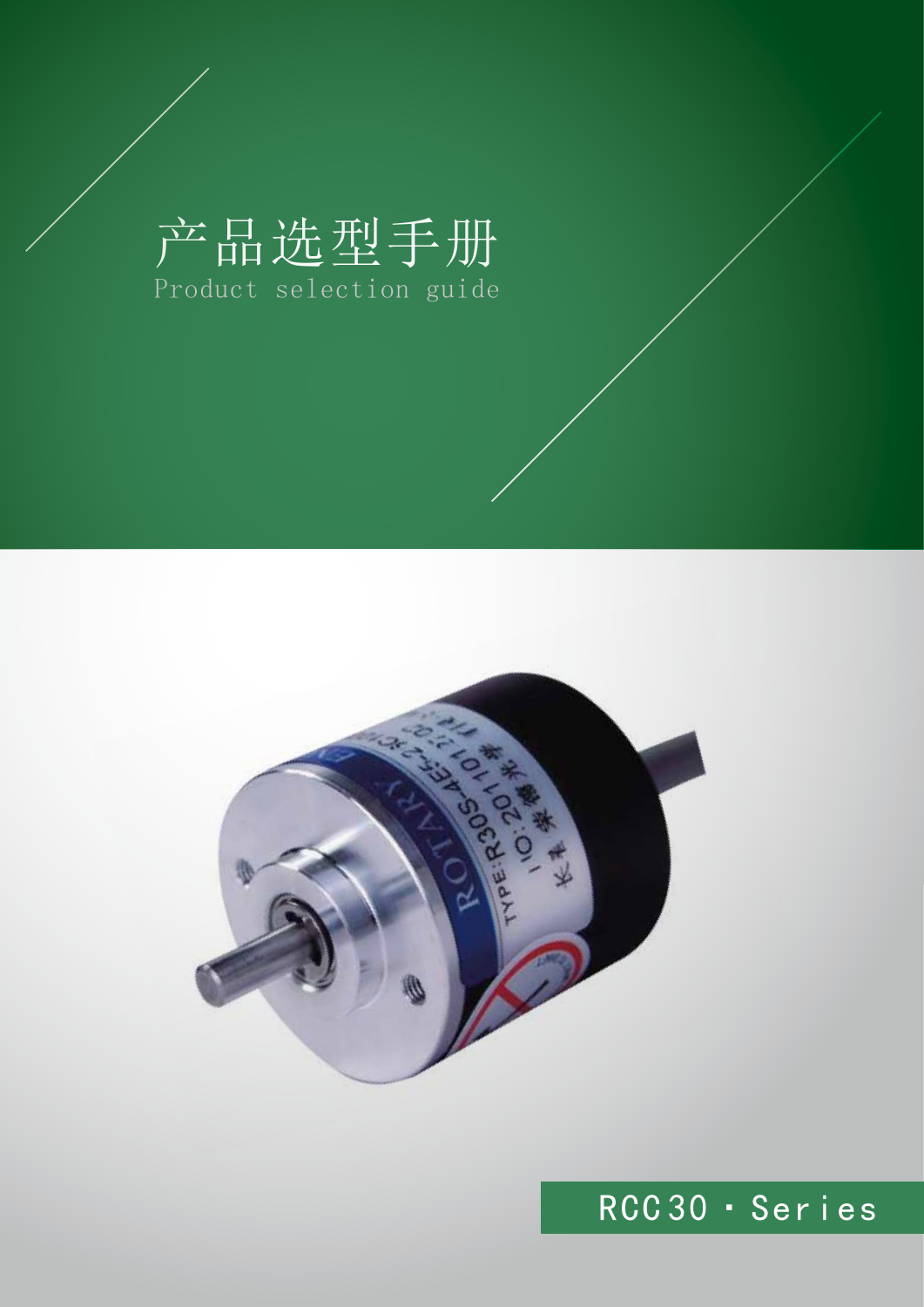#### Applications & Features



RCC30S is widely used in automatic control, automatic measurement, as the rotation angle and rotation speed measuring sensors.Small size, light weight, excellent performance, suitable for small space .Compact size, resolution up to 1200 pulses.



#### Electrical Specifications

| Output Circuit     | Supply Voltage<br>DC (V) | Current<br>Requirement | Output Voltage (V)<br>$V_H$<br>$V_L$ |            | Rise Time<br>(ns) | Fall time<br>(ns) | Frequency<br>Response |
|--------------------|--------------------------|------------------------|--------------------------------------|------------|-------------------|-------------------|-----------------------|
|                    |                          | (mA)                   |                                      |            |                   |                   | (kHz)                 |
|                    | 5 ± 0.25                 | $≤80$                  | >3.5                                 | $\leq 0.7$ | $\leq 500$        | $\leq 100$        | $0 - 300$             |
| E (Voltage)        | $8 - 26$                 | $\leq 120$             | $>$ VCC-2.5                          | $\leq 0.7$ | $\leq 500$        | $\leq 100$        | $0 - 300$             |
| C (Open Collector) | 5 ± 0.25                 | $\leq 60$              | $>$ VCC-2.5                          | $\leq 0.7$ | $\leq 500$        | $\leq 100$        | $0 - 300$             |
|                    | $8 - 26$                 |                        |                                      |            |                   |                   |                       |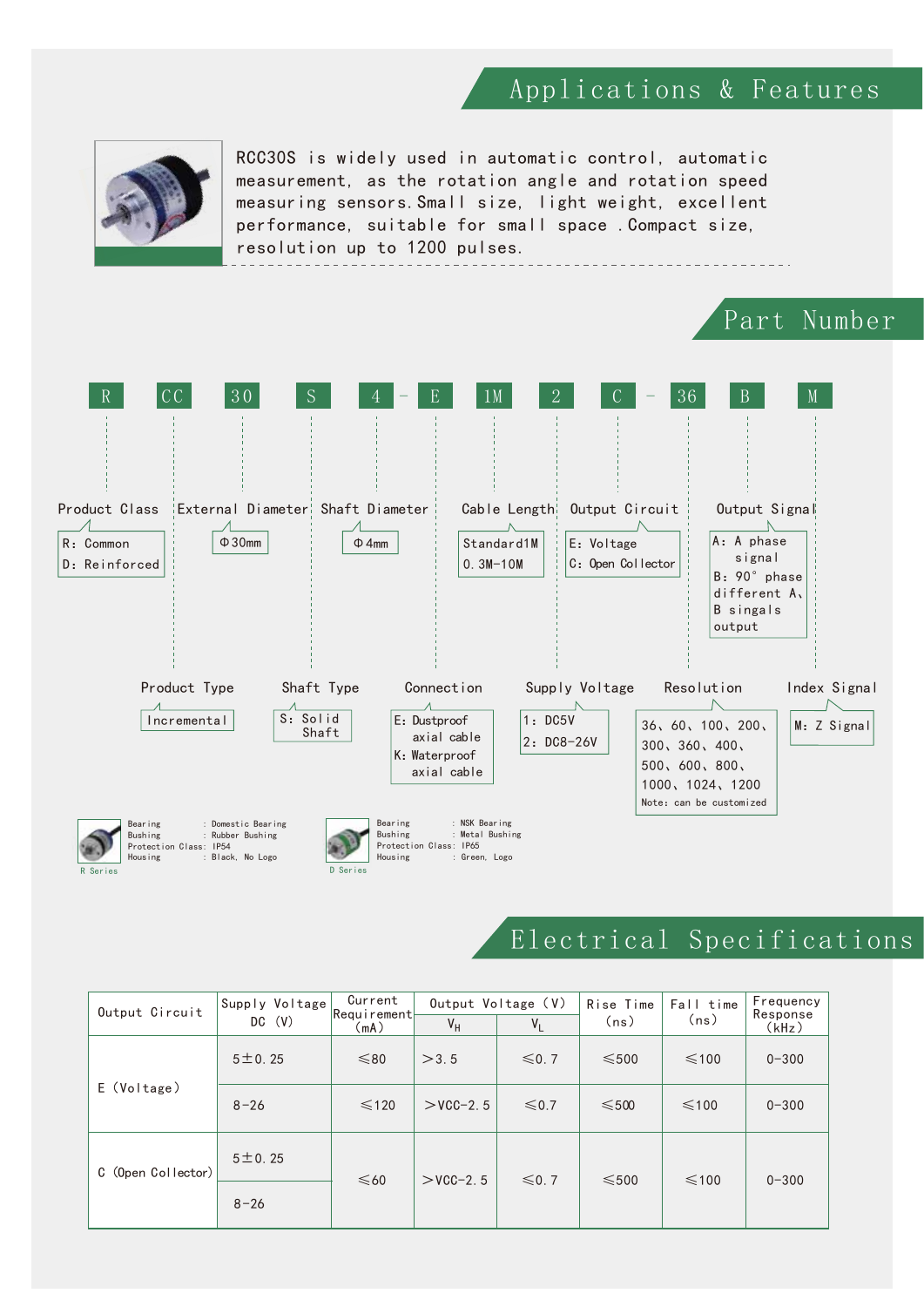### Output Circuit



Output Waveform



The picture shows the clockwise (CW) waveform from the shaft side.

| Wave Ratio                         | : $X1+X2=0.5T \pm 0.1T$<br>$X2+X3=0.5T \pm 0.1T$ |
|------------------------------------|--------------------------------------------------|
|                                    |                                                  |
|                                    | Phase Different : $Xn ≥ 0.125T$ (n=1, 2, 3, 4)   |
| Absolute Angle Error: $\leq 0.2$ T |                                                  |
| Cycle Error                        | $\approx$ 6.05T                                  |
|                                    | T=360° / N (N=lines count per revolution)        |
|                                    |                                                  |
| 1, $Tm = 1T \pm 0.5T$              |                                                  |
| $Tm=nT \pm 0.1T$ (n $\geq 2$ )     |                                                  |
|                                    |                                                  |
| signal is not stipulated.          | The phase relationship of Z signal and A.B       |
| 2, $Tm=0.5T \pm 0.25T$             |                                                  |
| Tm=0.25T $\pm$ 0.125T              |                                                  |
| Tm=0.25T $\pm$ 0.125T              |                                                  |

## Mechanical Specifications

| Max Speed | Starting Torque |        | Max Load (N) | Rotary Inertia      | Weight         |  |
|-----------|-----------------|--------|--------------|---------------------|----------------|--|
| (r/min)   | (N. M)          | Radial | Axial        | (kgm <sup>2</sup> ) | (kg)           |  |
| 6000      | $1*10^{-3}$     | 15     | 10           | $5*10^{-8}$         | $\approx$ 0.09 |  |